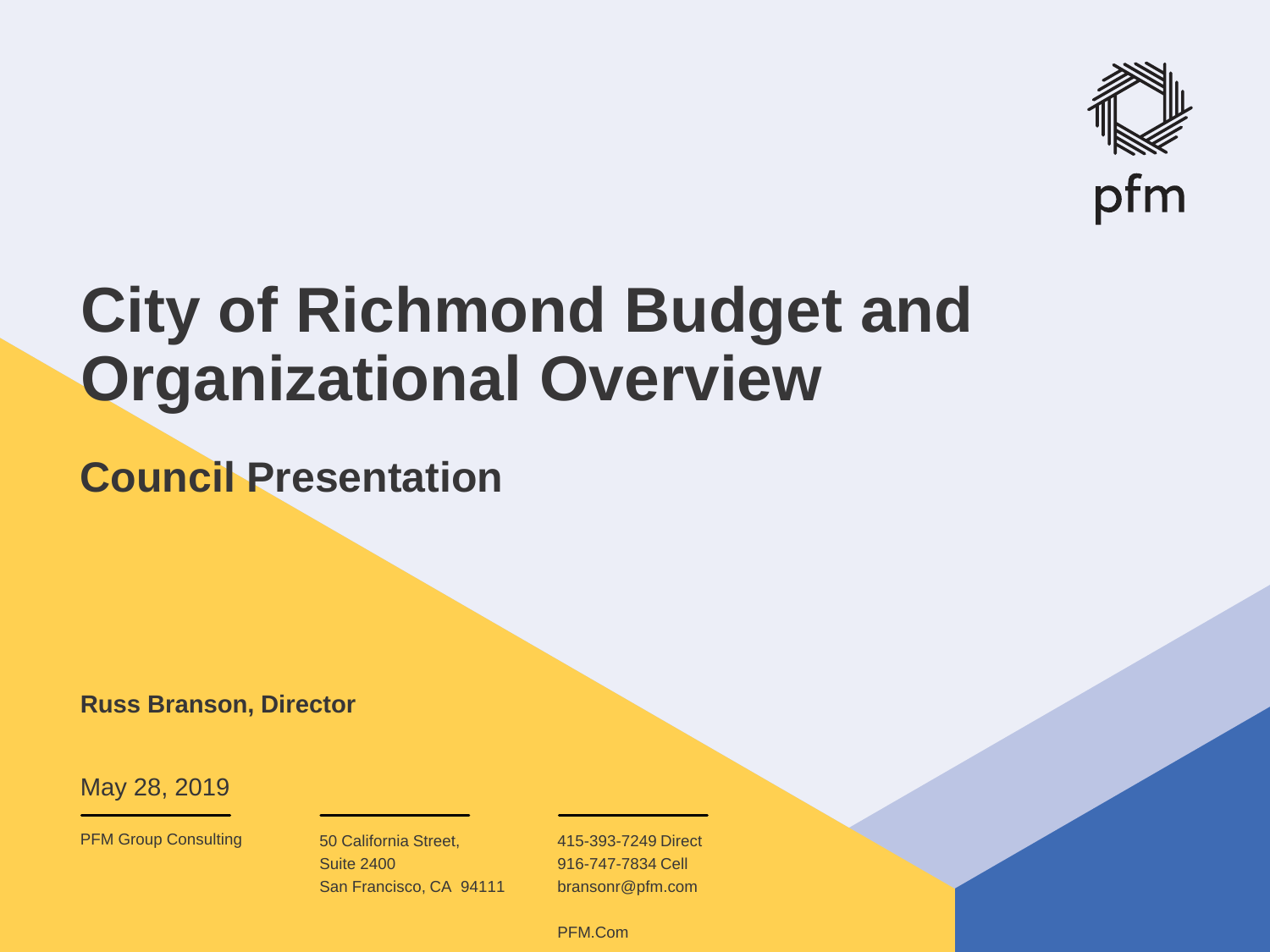

## **PFM Scope of Work | Elements**

- **Update City's Current Fiscal Condition**
- **Perform High-Level Organizational Review**
- **Recommend Actions to Close Budget Gap**
- **Provide Presentation to City Council**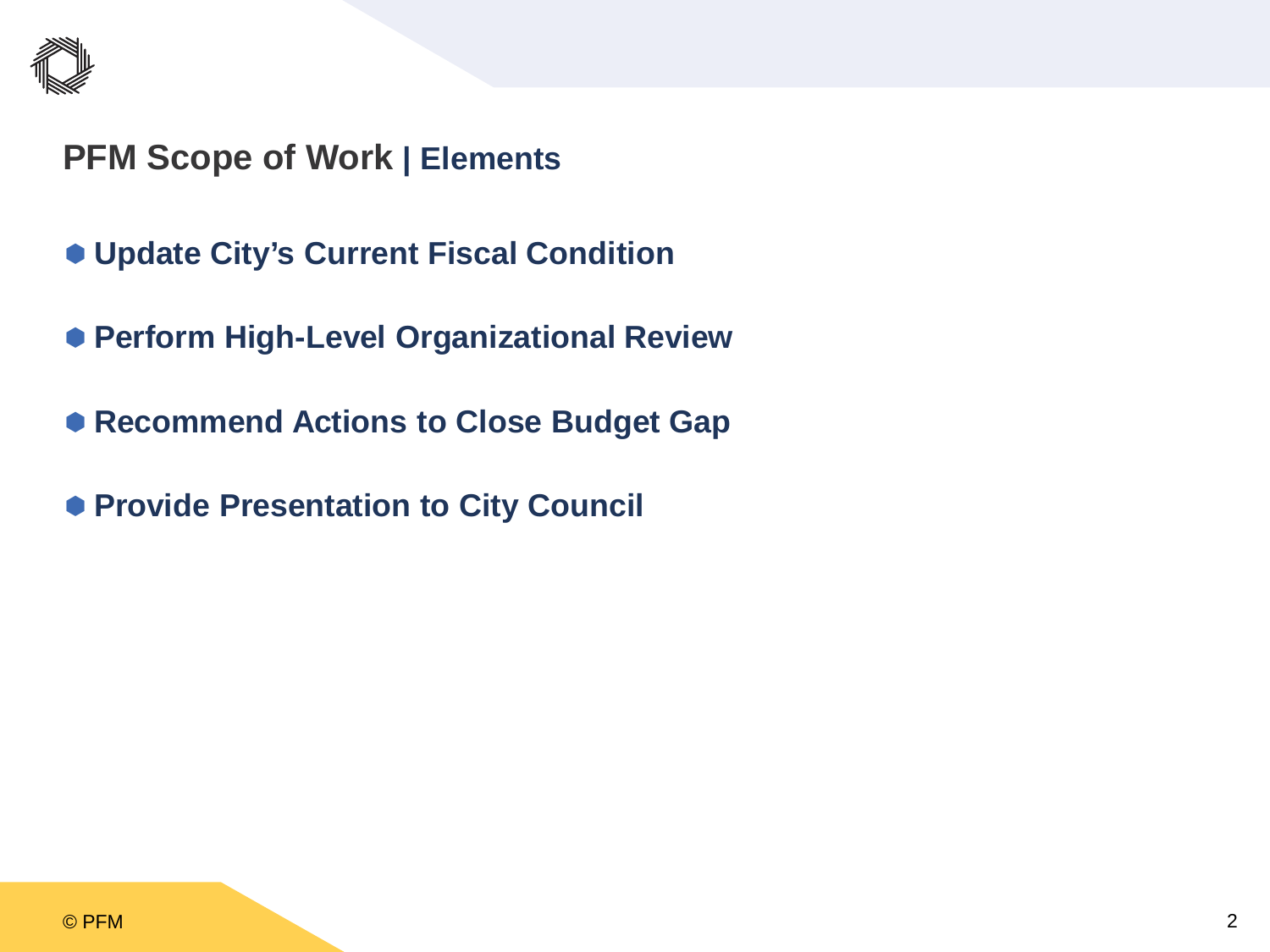

#### **Council Goals and Staff Response**

 The City operates under five strategic planning areas. The City Council has categorized focus areas and priorities into these Strategic Plan areas for action

| <b>Strategic Plan Areas</b>                                             | <b>City Council Feb 8th Retreat</b>         |
|-------------------------------------------------------------------------|---------------------------------------------|
| Governance, Finance, and<br>Leadership                                  | <b>Seven Focus Areas</b><br>(44 Priorities) |
| <b>Full Service and Safe</b><br>Communities                             | <b>Public Safety</b>                        |
| <b>Environment, Health</b><br>Equity, and<br>Sustainable<br>Communities | <b>Mobility</b>                             |
|                                                                         | <b>Financial Stability</b>                  |
|                                                                         | <b>Community Health &amp; Environment</b>   |
| <b>Residential and Built</b><br>Environment                             | Housing                                     |
|                                                                         | <b>Education</b>                            |
| Economic Development and<br>Education                                   | <b>Economic Development</b>                 |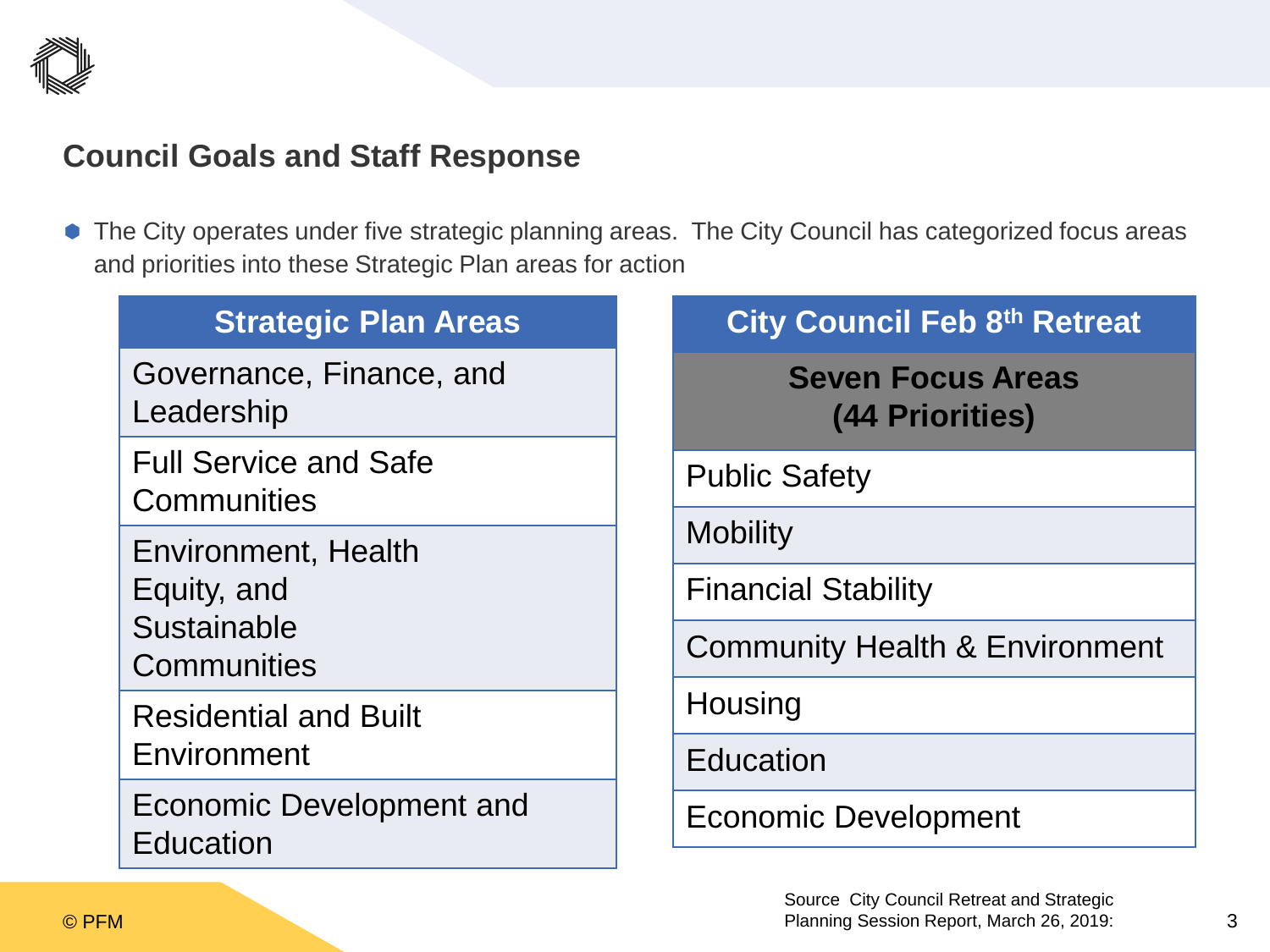

## **Fiscal Condition Analysis**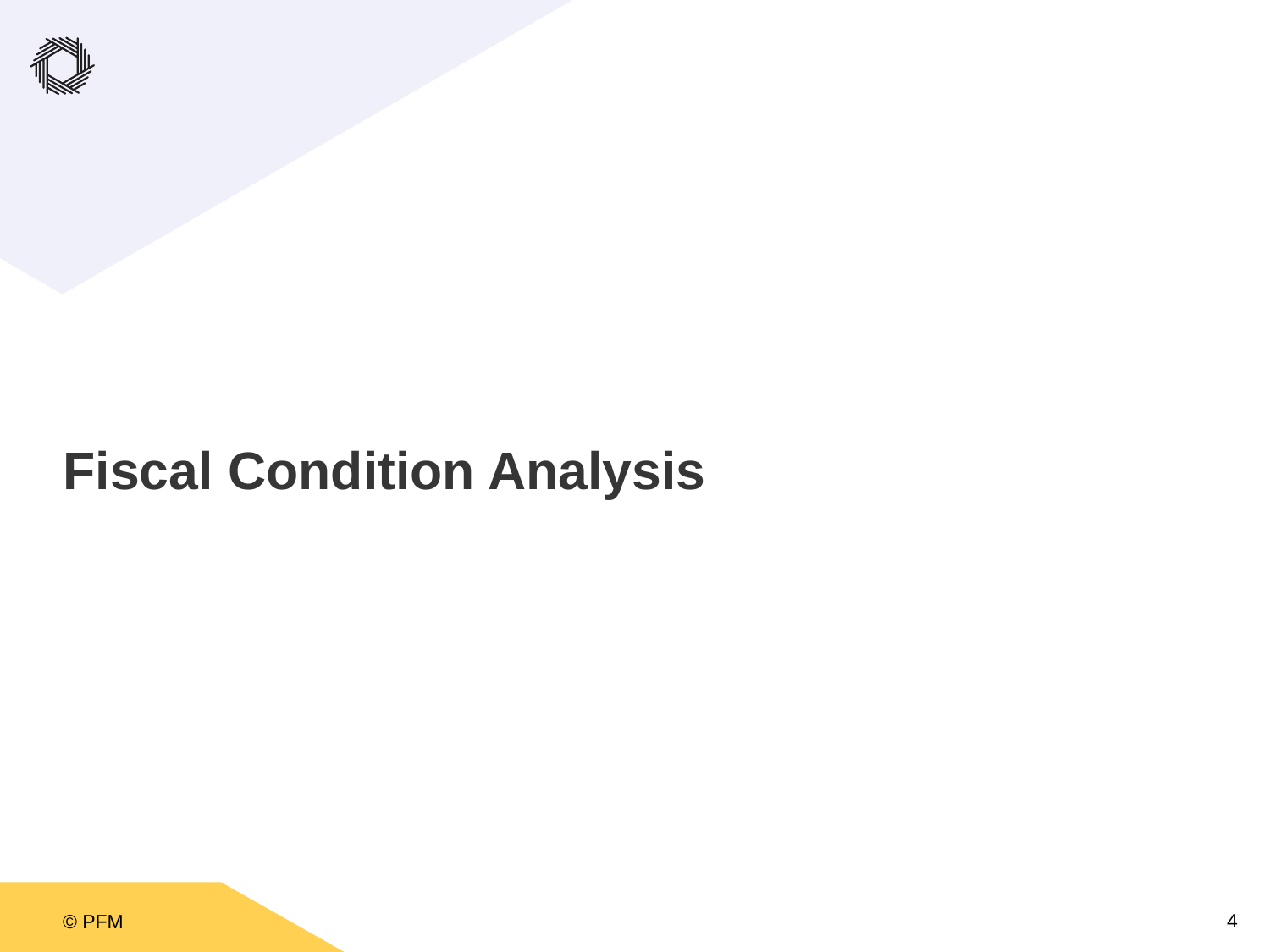

#### **How City Spends General Fund Revenues**

- Personnel costs are, by far, the General Fund's primary cost for municipal services
- Other costs for the City have little flexibility in year-to-year adjustment, making budget reductions difficult and painful

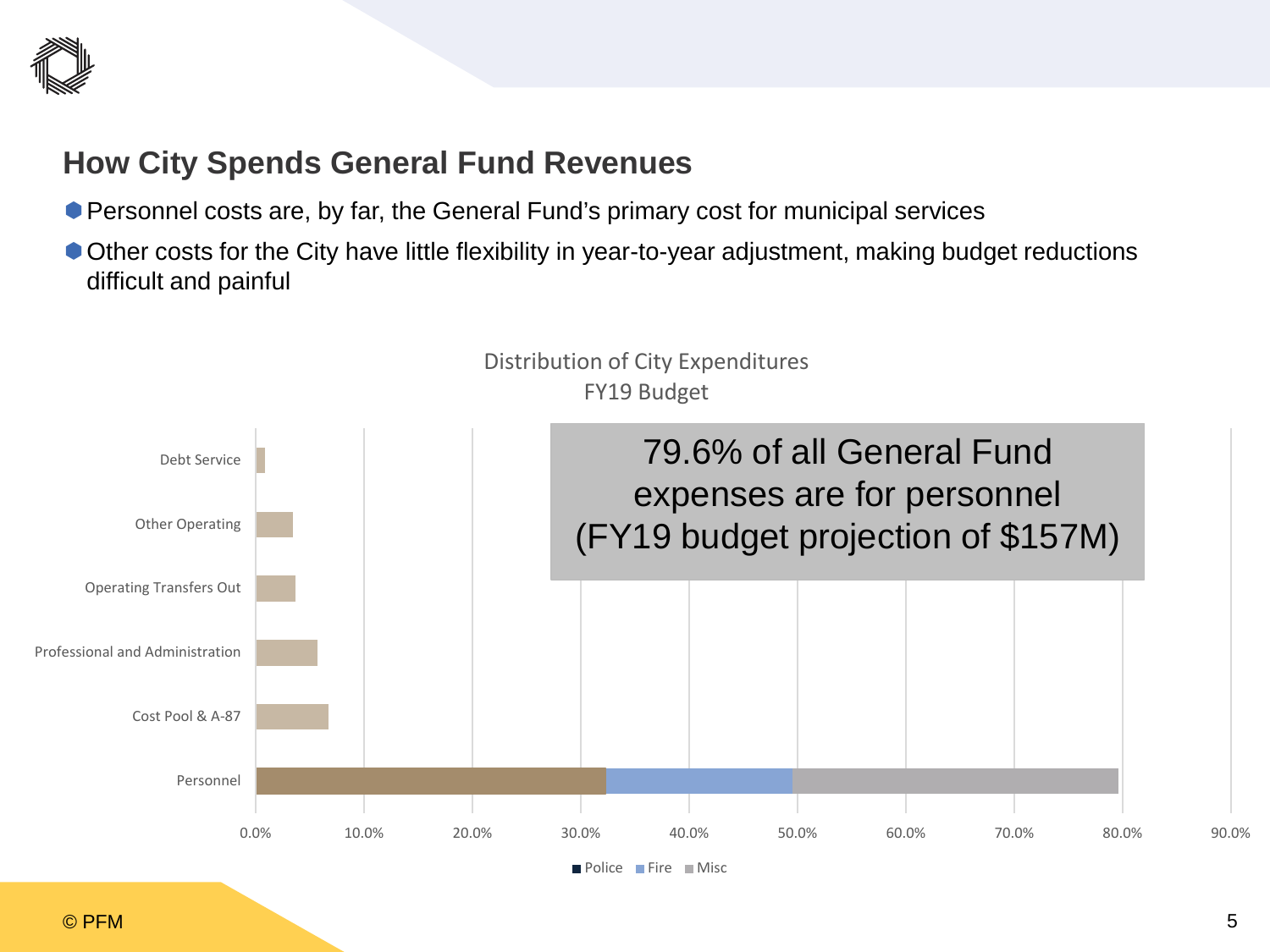

## **Fiscal Condition | Identified Issues**

The City needs to take action now to avoid the budget impacts from several converging issues

#### **Identified Issues**

- **Pensions** PFM calculations show higher allocation of cost to City's General Fund over the next several years increasing City's GF cost by about \$2 million per year
- Chevron UUT Payment The UUT payment from Chevron will drop from \$7 million to \$4 million in 2021 and will end in 2025
- **Kids-First Program**  The implementation of the Kids-First program adds a new cost for the City that may or may not be offset by the recent increase in the Documentary Transfer Tax (Measure H)
- **Fund Balance –** Several non-GF programs have negative fund balances that may count against the General Fund. As these reallocations of fund balance occur, the City will see a reduction in its unassigned fund balance that will make the City more susceptible to recession or cost increases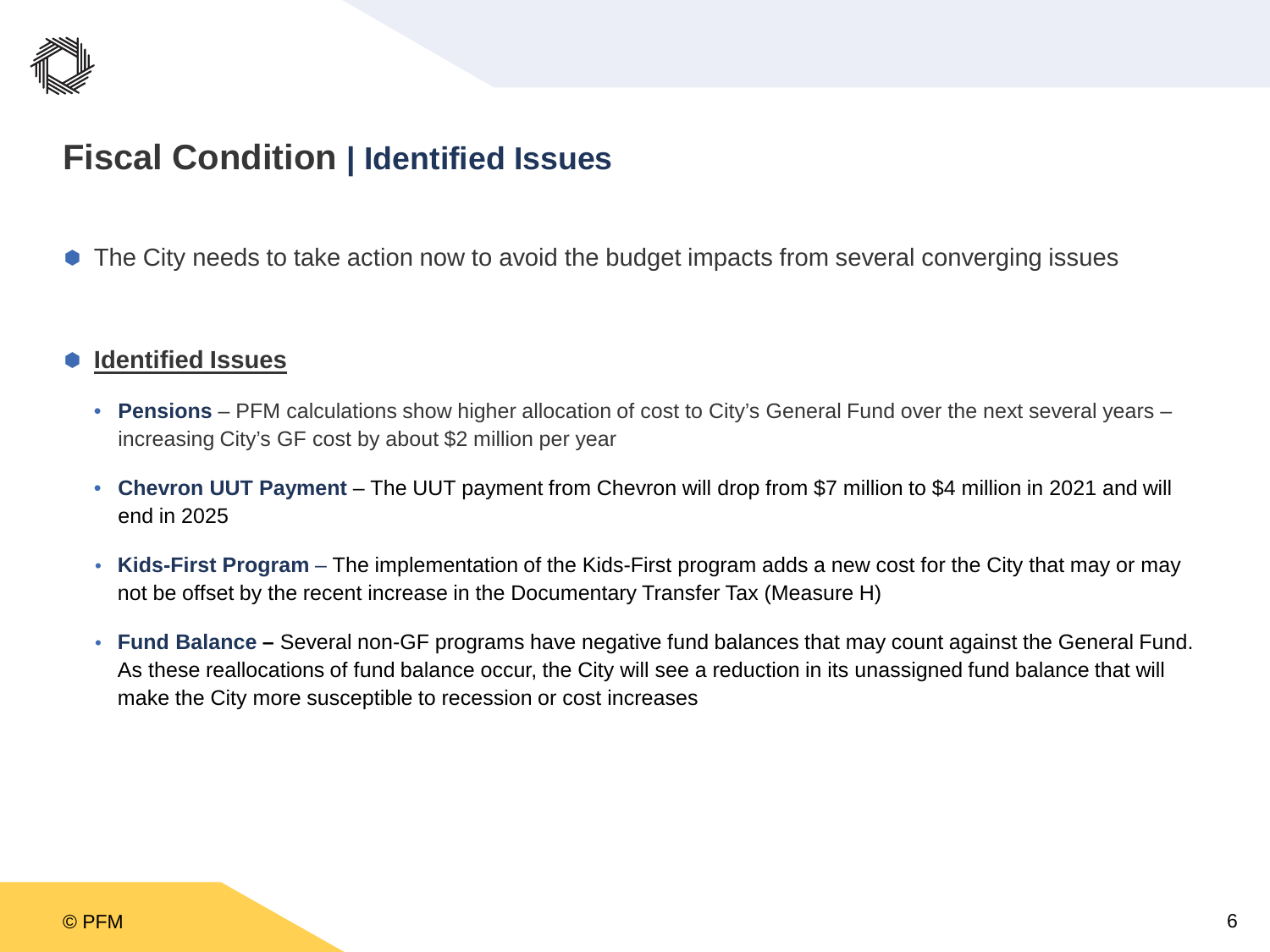

## **Kids First | Looking Ahead**

- The Kids First program is underway, with funding ramping up in FY22 through FY24
- Issues:
	- Increased Transfer Tax revenue is uncertain and based on high-value sales in the real estate market
	- As the City moves into a set percentage of revenues dedicated to the Kids First Program, a lack of Transfer Tax revenue could burden other services in the City
	- Nearly 75% of the City's expenses are personnel related. Reductions in funding could lead to loss of service levels in other programs
- Overall documentary transfer tax is assumed up in budget forecast
	- FY10-FY19 Averaged \$4.7M/year
	- FY20-FY24 Projected Average of \$7.5M/year

#### Estimated Revenue If Measure H Had Been in Place FY16- FY19



#### Kids First Expected Funding

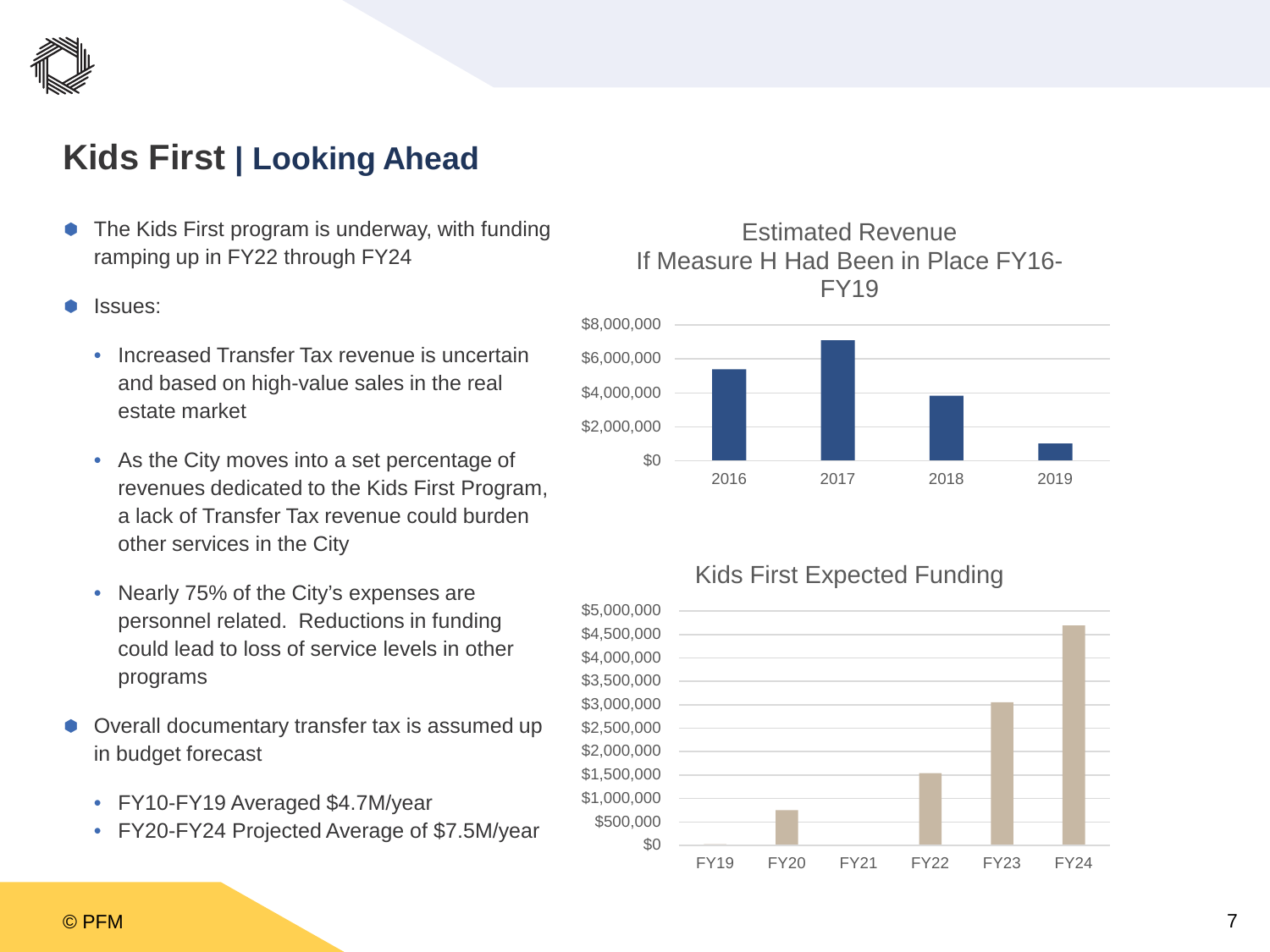

## **Funds with Negative Cash Balances | May impact General Fund**

The General Fund cash Balance is overstated by as much as \$12.9 million

| <b>Fund</b>                                  | <b>FY17</b>    | <b>FY18</b>    | <b>Action Plan</b>                                |
|----------------------------------------------|----------------|----------------|---------------------------------------------------|
| Transportation (R-<br><b>Transit) - 1003</b> | (\$1,749,243)  | (\$2,902,517)  | Prior year funding expected<br>in Nov. 2018       |
| <b>Engineering Cost</b><br>$Recovery - 1051$ | (2,208,899)    | (2,298,974)    | Increase in GF Subsidy                            |
| Code Enforcement-<br>1053                    | (2,439,356)    | (2,381,066)    | <b>General Fund Reserves</b>                      |
| 2007 Refunding & Civic<br>Center $-3005$     | (1,208,843)    | (1,003,477)    | On 5-Year repayment Plan                          |
| Stormwater - 4006                            | (1, 416, 114)  | (904, 477)     | <b>Future revenues</b>                            |
| <b>Housing Department</b>                    | (3, 143, 929)  | (3,367,762)    | Disallowed costs will be<br>drawn from GF reserve |
| Total                                        | (\$12,166,384) | (\$12,858,770) |                                                   |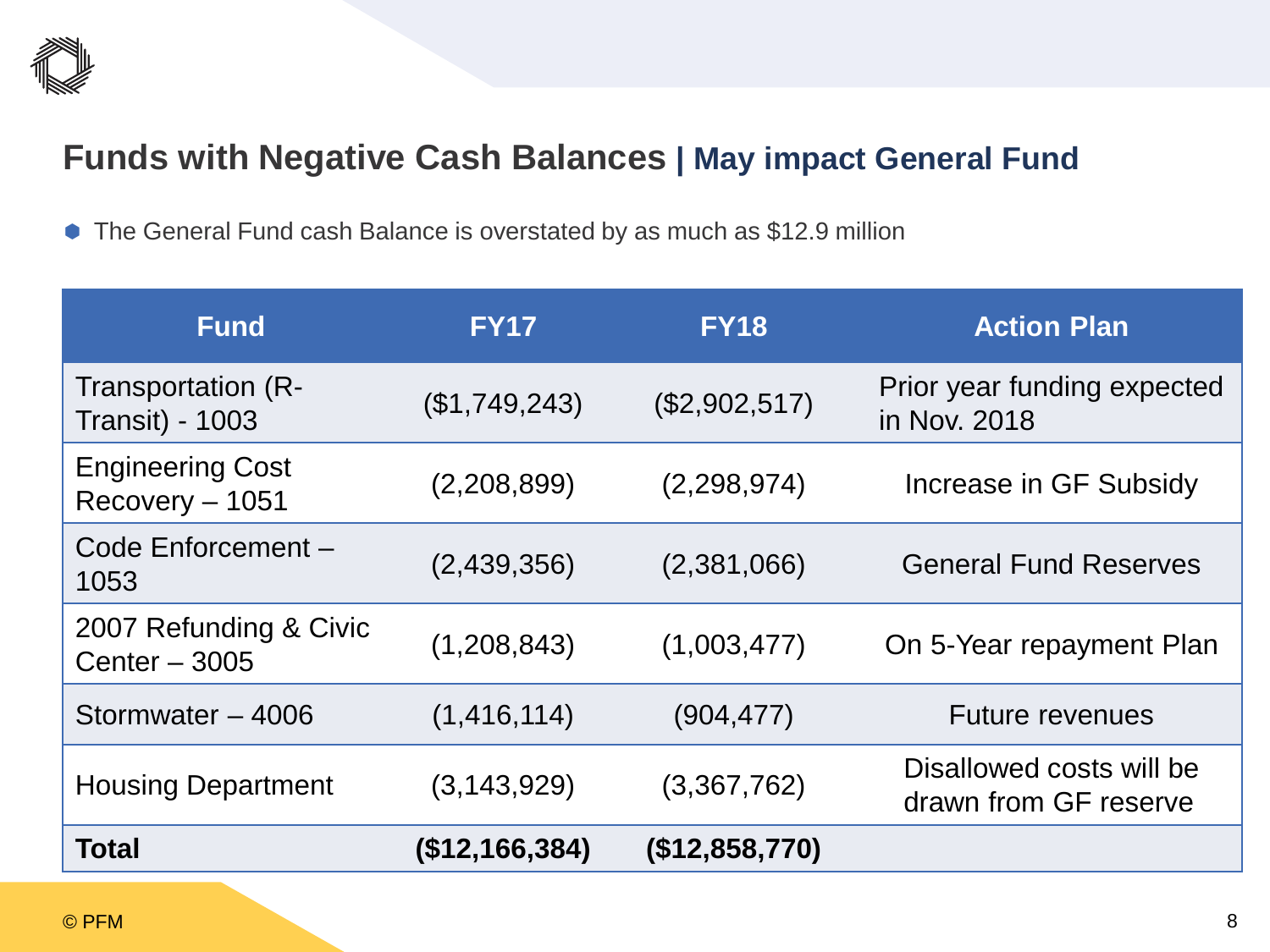

### **Budget Forecast | Issues Ahead**

- Under the Baseline budget forecast, the City will start running deficits by FY21 and will have a negative fund balance of \$27.9 million by FY24
- This is largely due to:
	- Increases in pension and salary costs
	- The reduction in UUT revenue from Chevron in FY21
	- Implementation of the Kids First funding—max of 3% of GF revenues in FY24



#### Baseline Forecast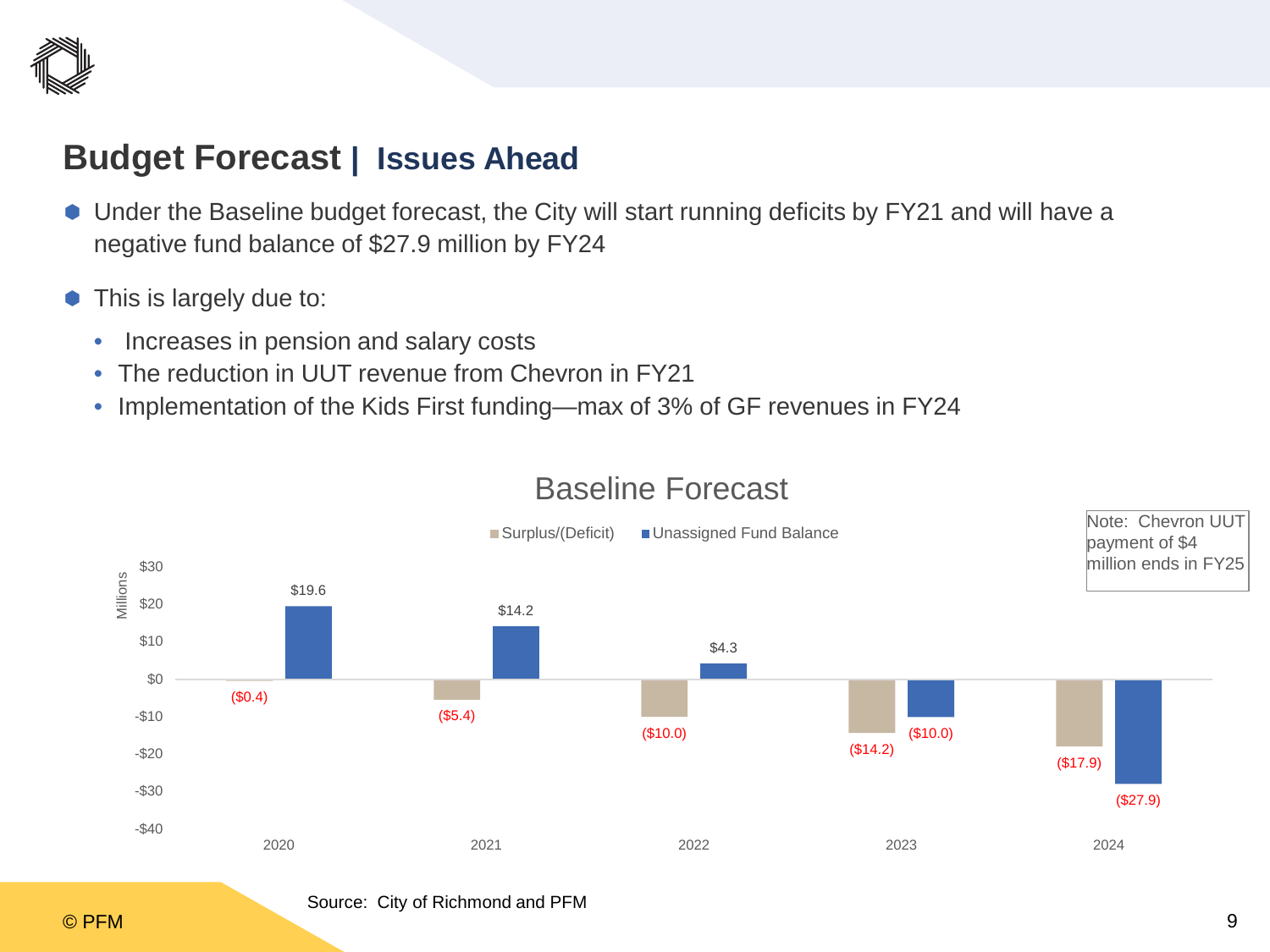

## **Pension and Kids First Costs | Driving Budget Deficits**

 Combined, the increased costs from pensions and Kids First are greater than the total negative net revenue in each of the forecast years

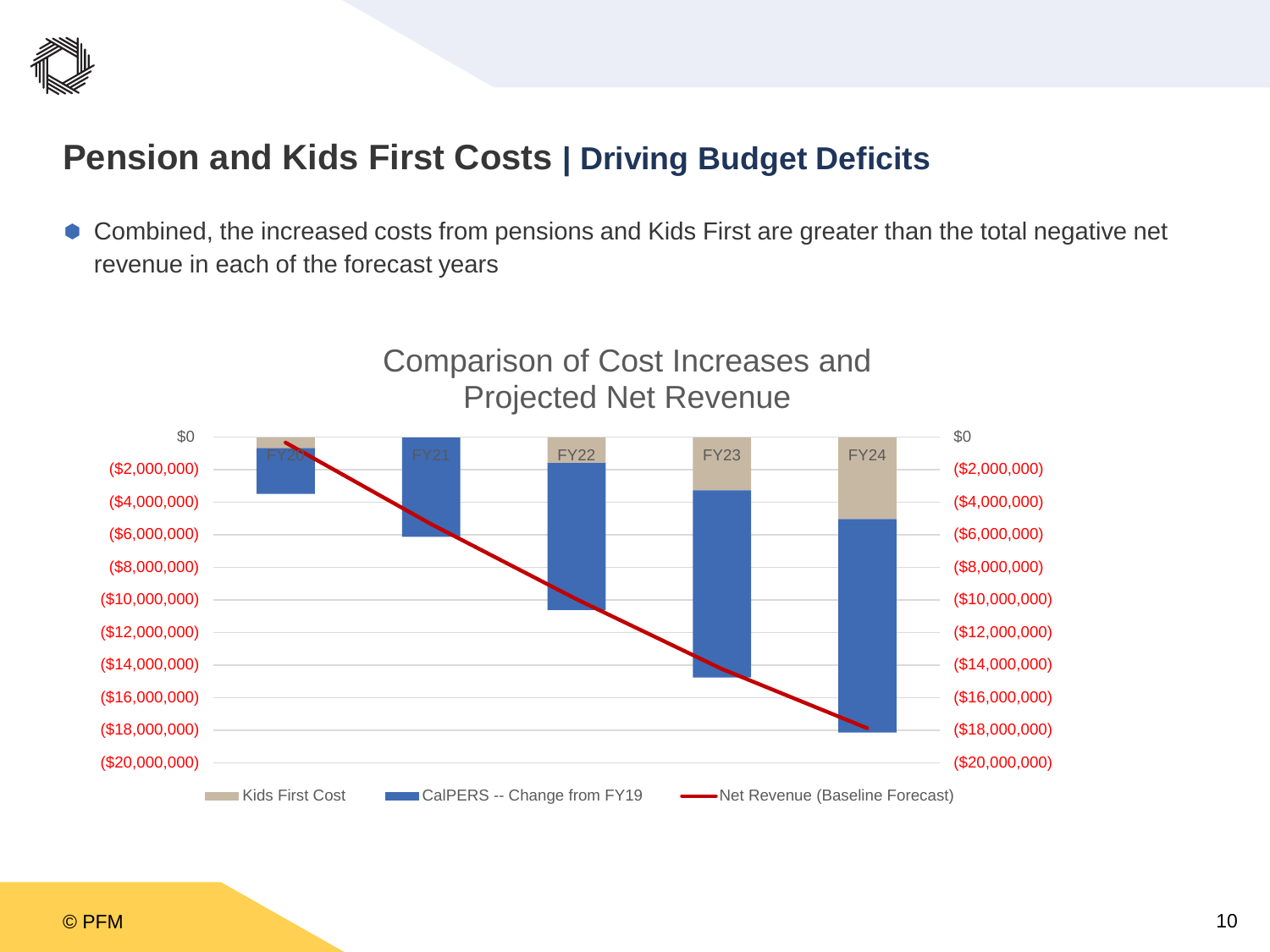

#### **Budget Forecast | Recession Scenario**

 If a recession hits in the next two years, the City may face a much harsher budget reality that could require millions of dollars of budget reductions or fund balance transfers to address



#### Recession Scenario

#### Assumptions:

- Sales tax drops to projected CPI for two years starting FY21
- Property tax drops to 2% growth in FY22 and FY23
- Wage growth at 1% in FY23 and FY24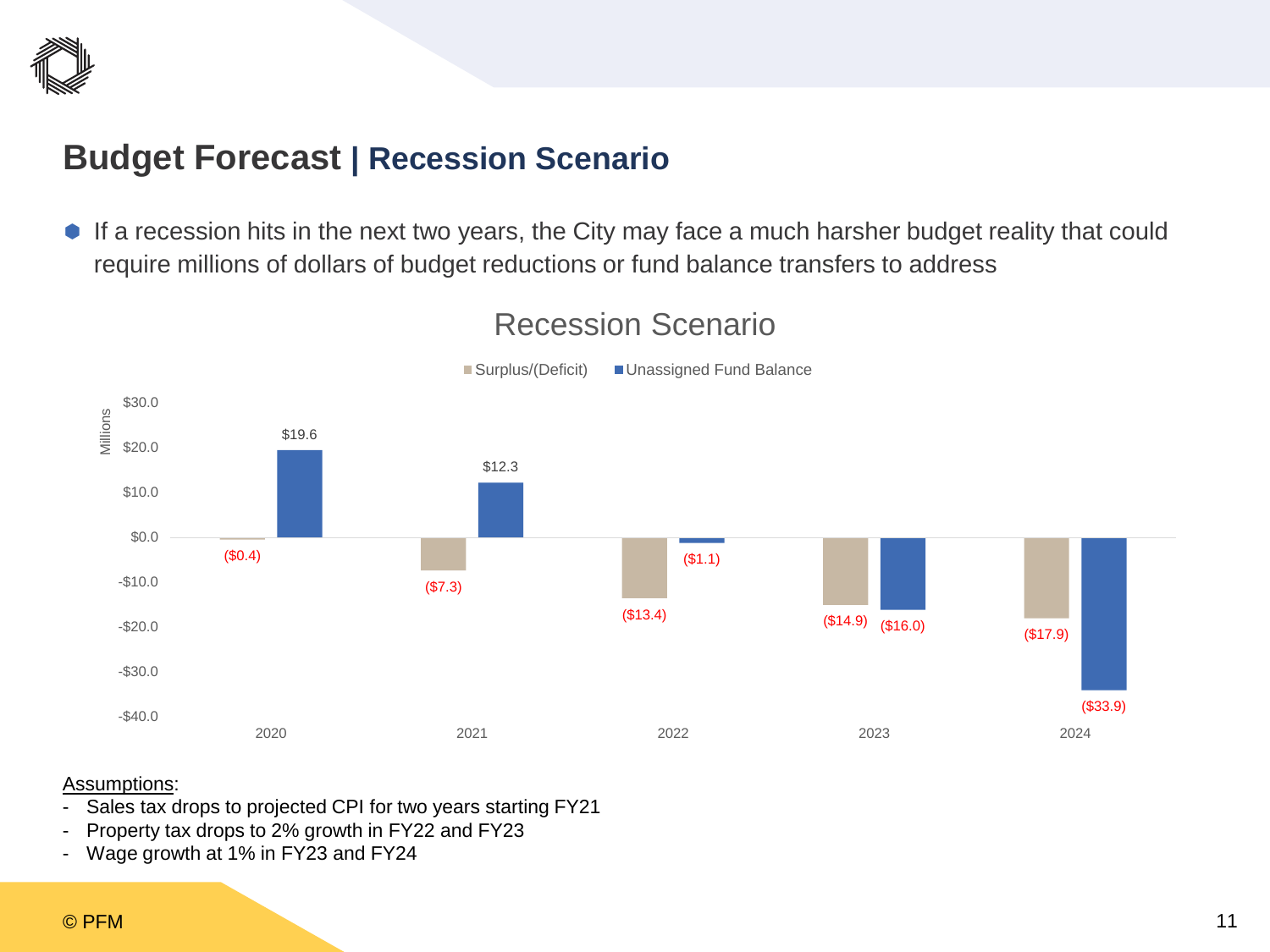

## **Financial Condition | Implications**

- The City is facing a precarious financial position in the next several years
- $\bullet$  To address this, the City will need to look carefully at General Fund expenses
	- Transfers and subsidies to other funds
	- Staffing levels and services across all departments
	- Compensation and benefit levels in all bargaining groups
- The City's reserve levels are threatened from two directions
	- Projected negative net revenues—growing to over \$17 million in FY24
	- Transfer of reserves to fund negative fund balances in other funds
- The City is **not positioned well** for the next recession and could face a fiscal crisis if that recession has a significant impact on City revenues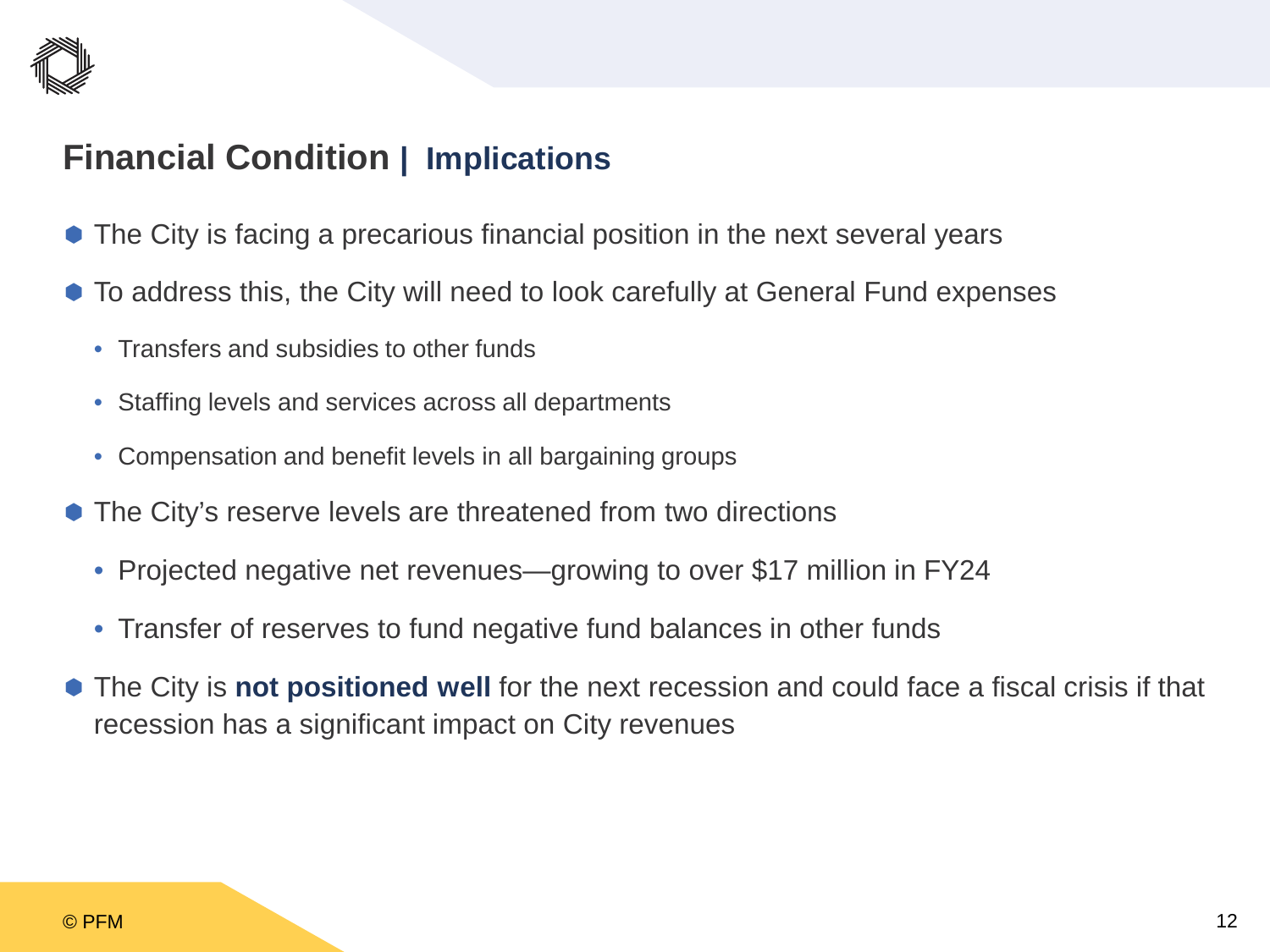

## **Workforce Cost Savings | Needed, but cannot fix projected deficit**

- The City's largest cost center is personnel. Two cost-savings measures were analyzed:
	- Limit growth in salaries to 1 percent per year This will not keep up with inflation
	- Have employees pay for growth in health care premiums starting in FY21—Employee share not to exceed 20 percent of total cost

Sample Savings from Two Workforce Cost Measures

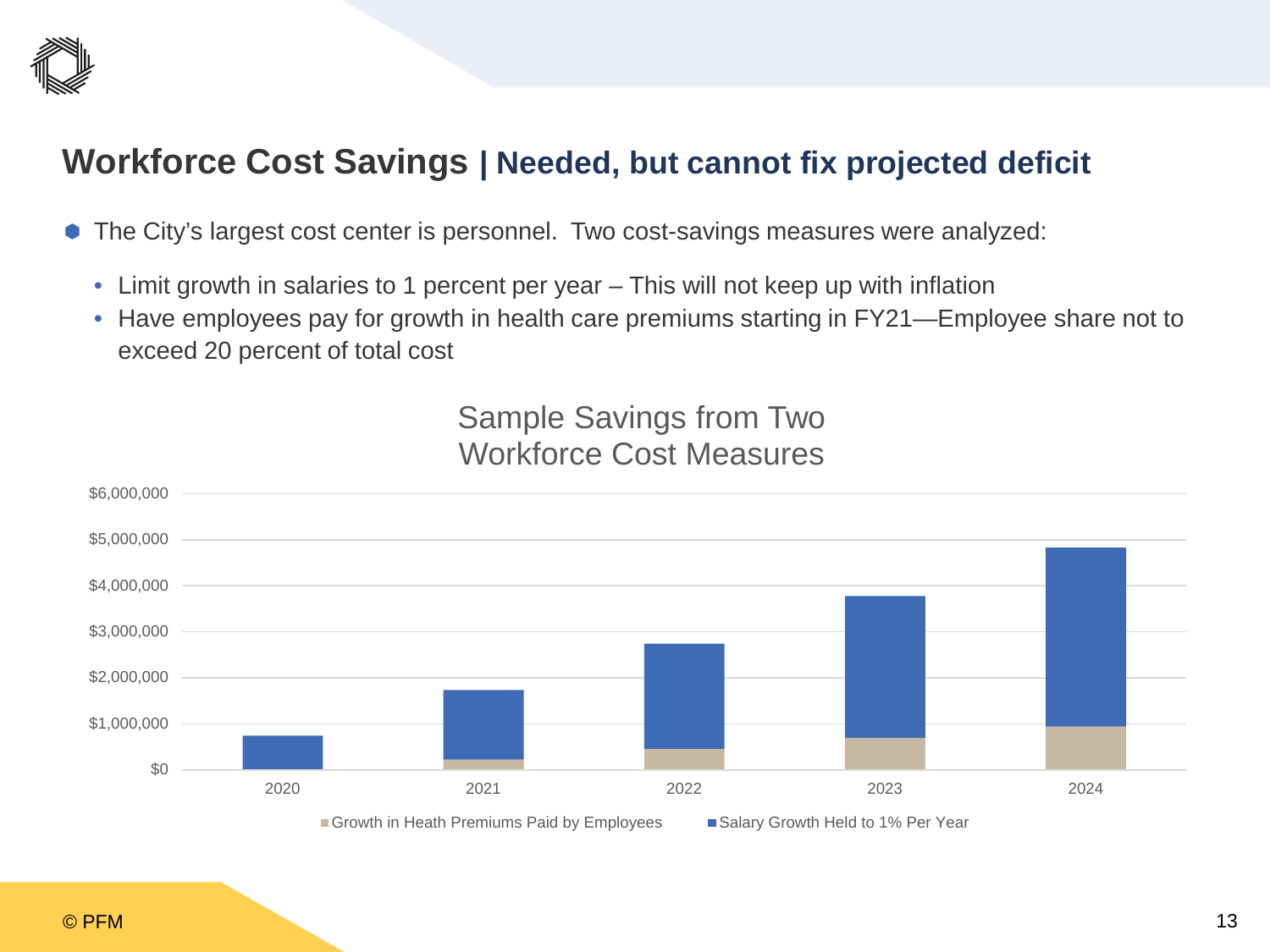

## **Organizational Comparisons**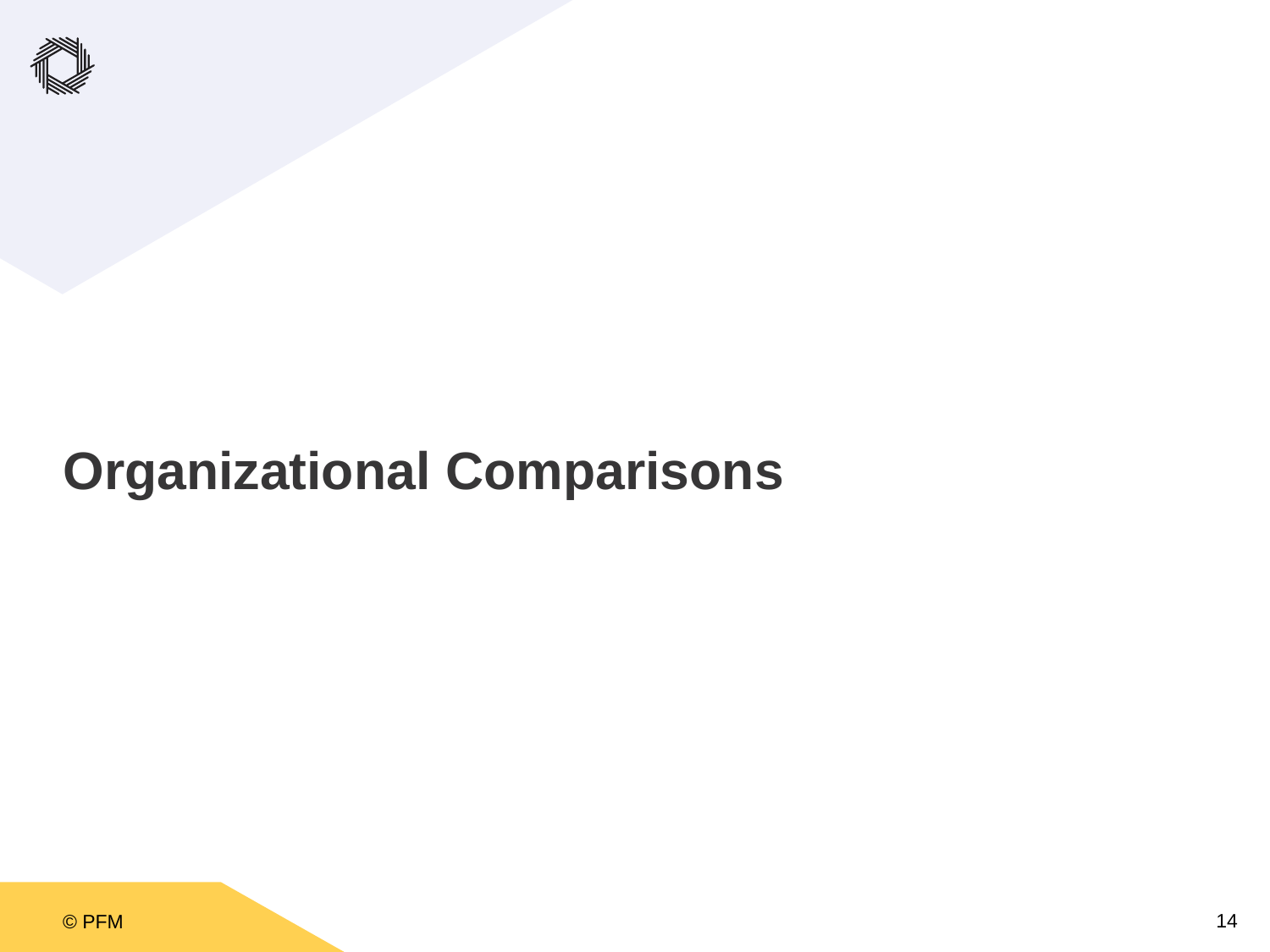### **Overview of Findings**

#### **Organizational Comparisons**

- The City is generally in line with staffing at comparative cities on a per capita basis
- The City is near highest in staffing for sworn police
- The City is lowest—on a per capita basis for non-sworn police
- Other areas of service are in the general range of other cities. There is no outlier in services provided

#### **Revenue and Expense Comparisons**

- The City of Richmond is among the top three cities in General Fund revenue per capita—just below El Cerrito and Albany
- The City has the second highest per capita expenses for Police services
- Fire expenses are middle of the pack
- All other departmental expenses are third of the seven compactors—also behind El Cerrito and Albany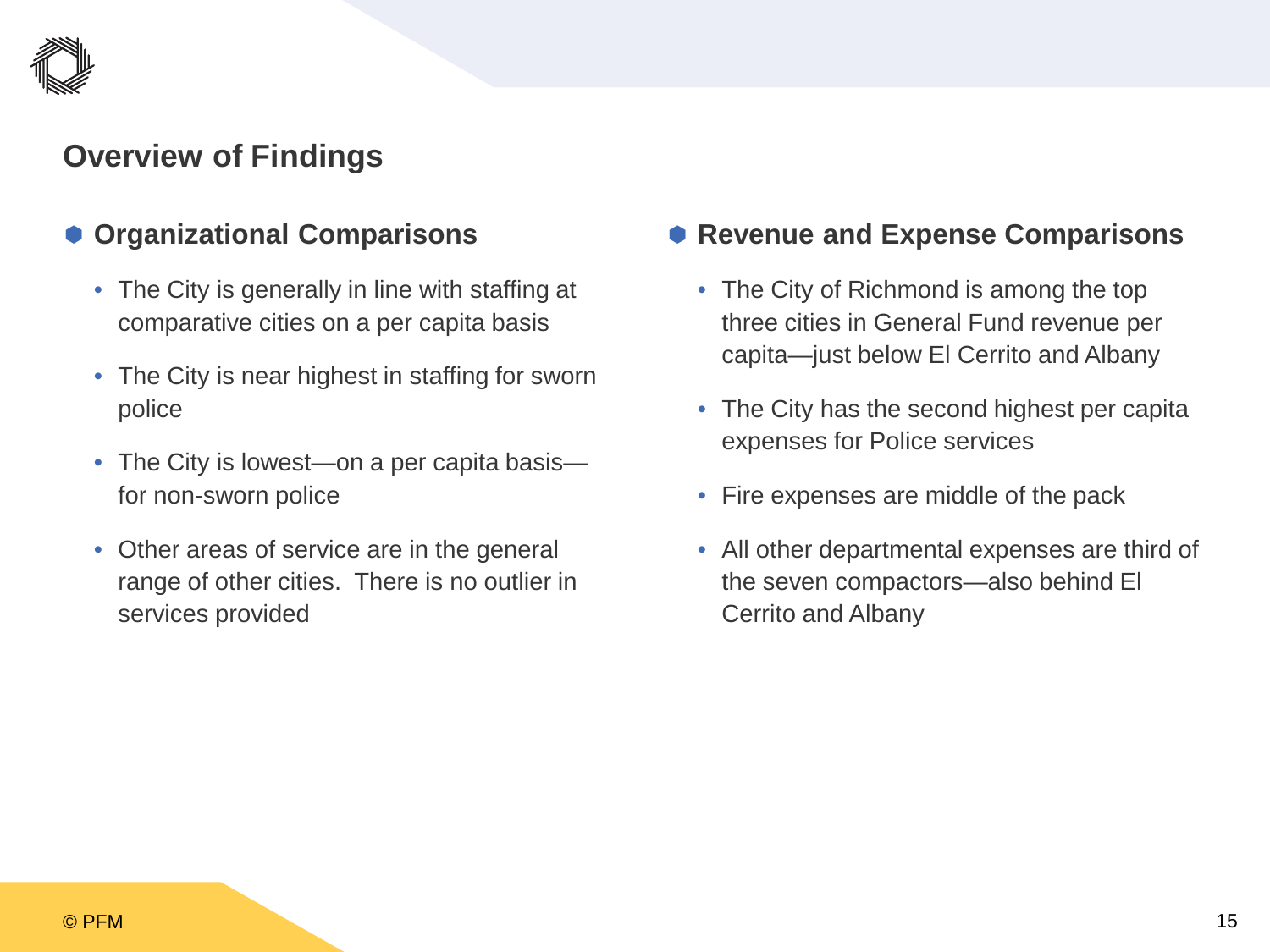

## **Comparative Revenue and Expenditures | Per Capital Comparison**

| <b>Comparative City</b> | Revenue per<br>Capita |
|-------------------------|-----------------------|
| El Cerrito              | \$1,597               |
| Albany                  | \$1,540               |
| Richmond                | \$1,527               |
| <b>Berkeley</b>         | \$1,433               |
| Oakland                 | \$1,388               |
| Hayward                 | \$995                 |
| Vallejo                 | \$877                 |
| Stockton                | \$740                 |
| <b>Richmond Rank</b>    | 3 of 8                |
| Median (excl. Richmond) | \$1,388               |

| <b>Comparative City</b>        | <b>Expenditures per</b><br>Capita |
|--------------------------------|-----------------------------------|
| El Cerrito                     | \$720                             |
| Albany                         | \$706                             |
| Richmond                       | \$466                             |
| <b>Berkeley</b>                | \$588                             |
| Oakland                        | \$474                             |
| Hayward                        | \$368                             |
| Vallejo                        | \$170                             |
| Stockton                       | \$171                             |
| <b>Richmond Rank</b>           | $3$ of $8$                        |
| <b>Median (excl. Richmond)</b> | \$421                             |

| <b>Comparative City</b>        | <b>Fire Expenditures</b><br>per Capita |
|--------------------------------|----------------------------------------|
| <b>El Cerrito</b>              | \$402                                  |
| <b>Berkeley</b>                | \$329                                  |
| Oakland                        | \$320                                  |
| Richmond                       | \$278                                  |
| Albany                         | \$269                                  |
| Hayward                        | \$196                                  |
| Vallejo                        | \$192                                  |
| Stockton                       | \$142                                  |
| <b>Richmond Rank</b>           | 4 of 8                                 |
| <b>Median (excl. Richmond)</b> | \$269                                  |

| <b>Comparative City</b>        | <b>Police Expenditures</b><br>per Capita |
|--------------------------------|------------------------------------------|
| Oakland                        | \$681                                    |
| Richmond                       | \$623                                    |
| <b>Berkeley</b>                | \$517                                    |
| El Cerrito                     | \$474                                    |
| Hayward                        | \$450                                    |
| Stockton                       | \$398                                    |
| Albany                         | \$391                                    |
| Vallejo                        | \$377                                    |
| <b>Richmond Rank</b>           | $2$ of $8$                               |
| <b>Median (excl. Richmond)</b> | \$450                                    |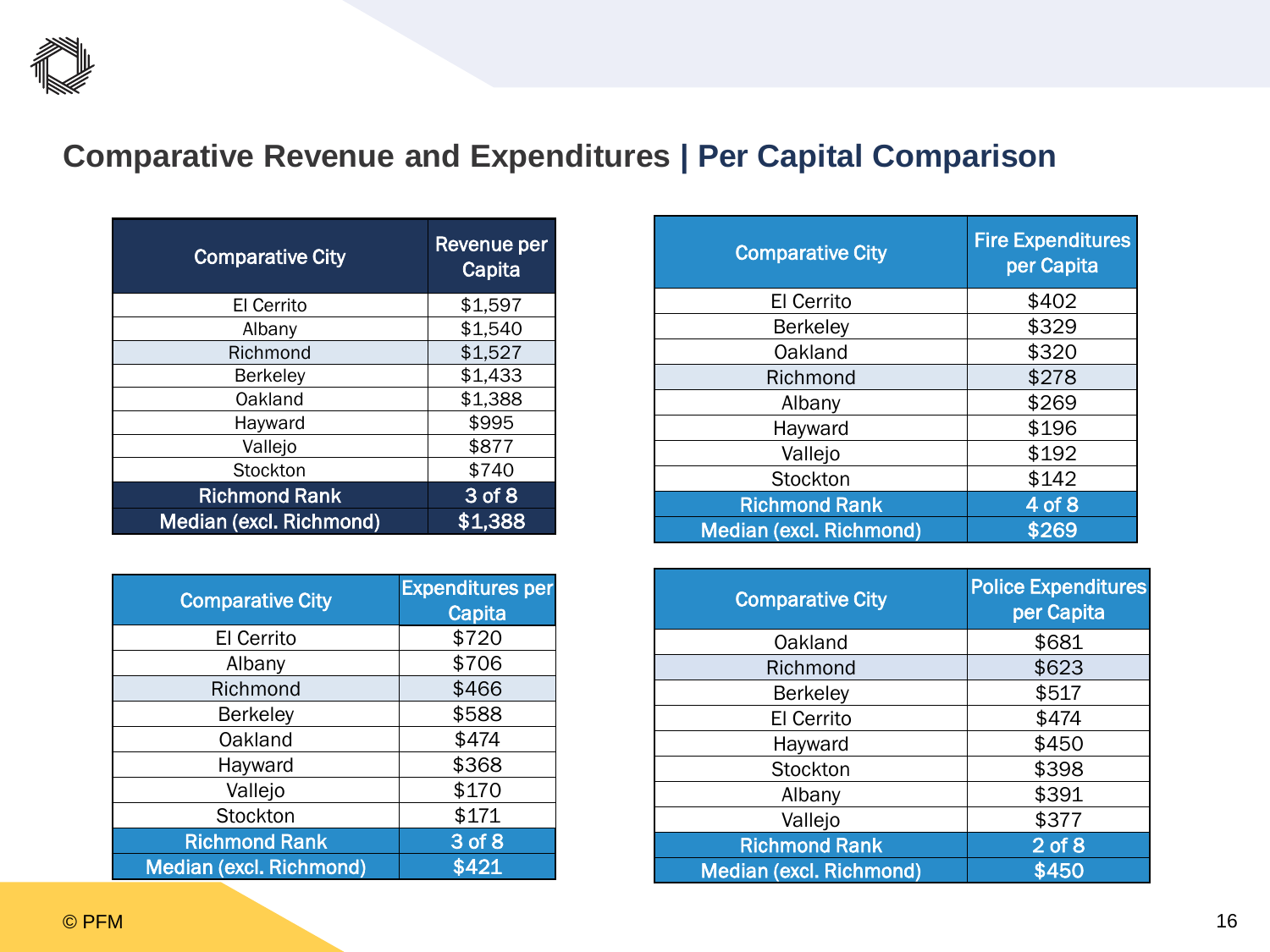

#### **Public Safety | Comparative POLICE Staffing and Cost**

**Police** is second of eight in sworn staffing, but seventh of eight in non-sworn staffing





#### Police Department Comparison Non-Sworn Officers per 1,000 Residents



| <b>Comparative City</b> | <b>Police</b><br><b>Expenditures per</b><br>Capita |
|-------------------------|----------------------------------------------------|
| Oakland                 | \$681                                              |
| Richmond                | \$623                                              |
| <b>Berkeley</b>         | \$517                                              |
| El Cerrito              | \$474                                              |
| Hayward                 | \$450                                              |
| Stockton                | \$398                                              |
| Albany                  | \$391                                              |
| Vallejo                 | \$377                                              |
| <b>Richmond Rank</b>    | $2$ of $8$                                         |
| Median (excl. Richmond) | \$450                                              |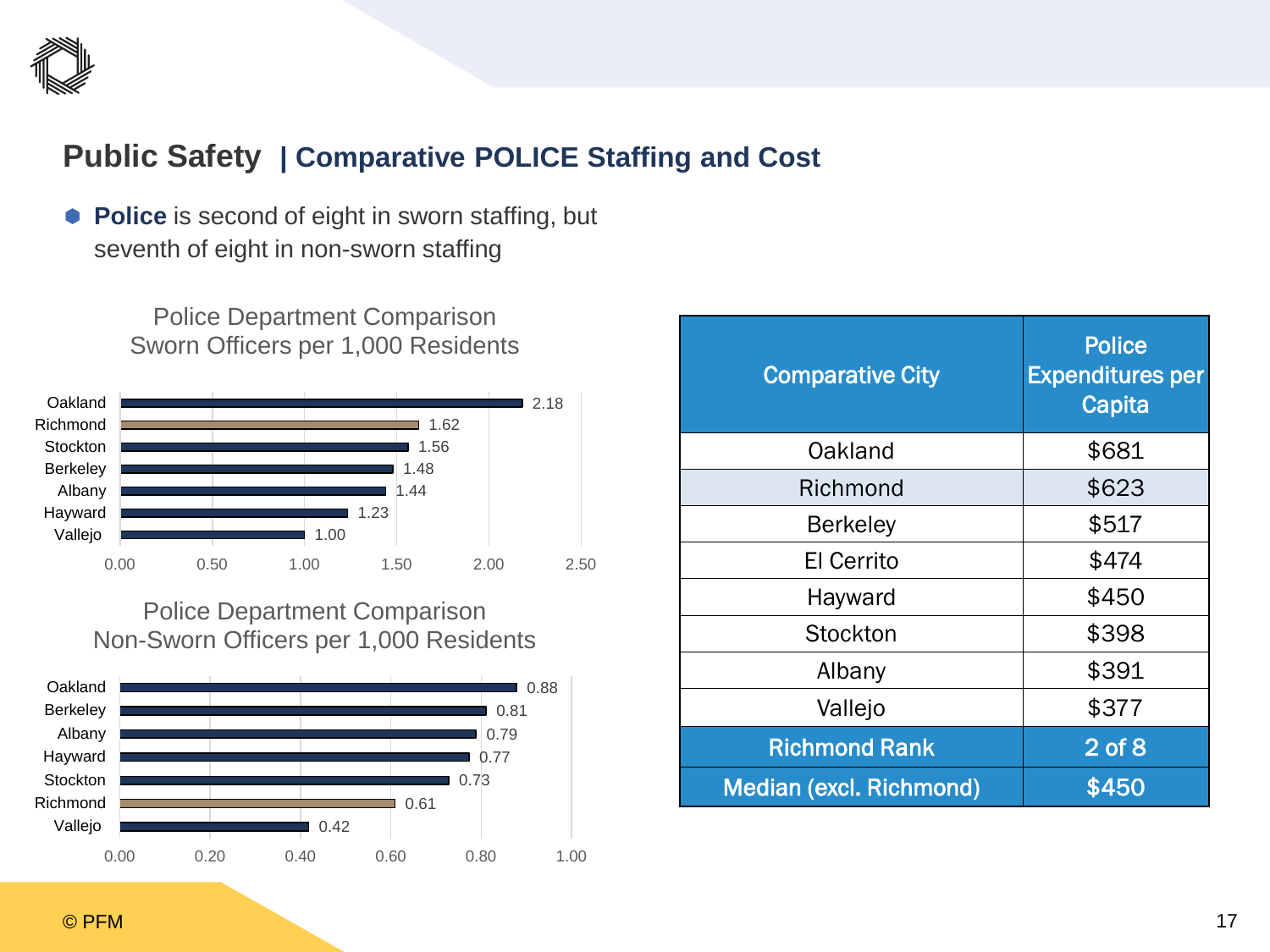

#### **Public Safety | Comparative FIRE Staffing and Cost**

• The City's fire department is staffed and funded at median levels of comparative cities





| <b>Comparative City</b> | <b>Fire</b><br><b>Expenditures</b> |
|-------------------------|------------------------------------|
|                         | per Capita                         |
| <b>El Cerrito</b>       | \$402                              |
| <b>Berkeley</b>         | \$329                              |
| Oakland                 | \$320                              |
| Richmond                | \$278                              |
| Albany                  | \$269                              |
| Hayward                 | \$196                              |
| Vallejo                 | \$192                              |
| Stockton                | \$142                              |
| <b>Richmond Rank</b>    | 4 of 8                             |
| Median (excl. Richmond) | \$269                              |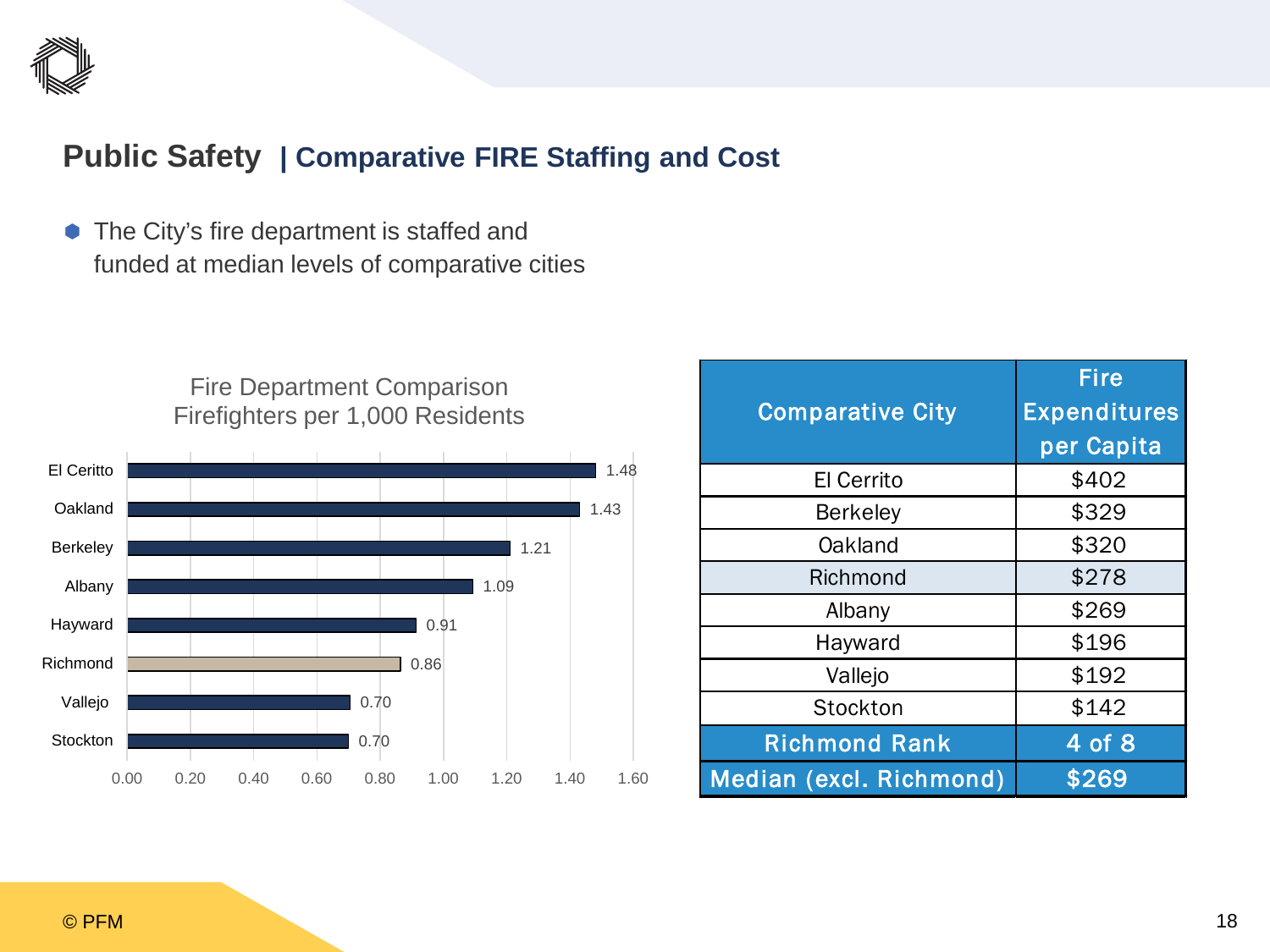

#### **Other Public Services | Comparative Staffing**

 Richmond's Recreation staffing is within the general range of comparator agencies

> Recreation Staffing Comparison Employees per 1,000 Residents



**■ The Public Works divisions are consistent with** staffing in comparator agencies, but at the higher end

#### Public Works Department\* Comparison Employees per 1,000 Residents



\* Includes Infrastructure Maintenance & Operations and Capital Improvements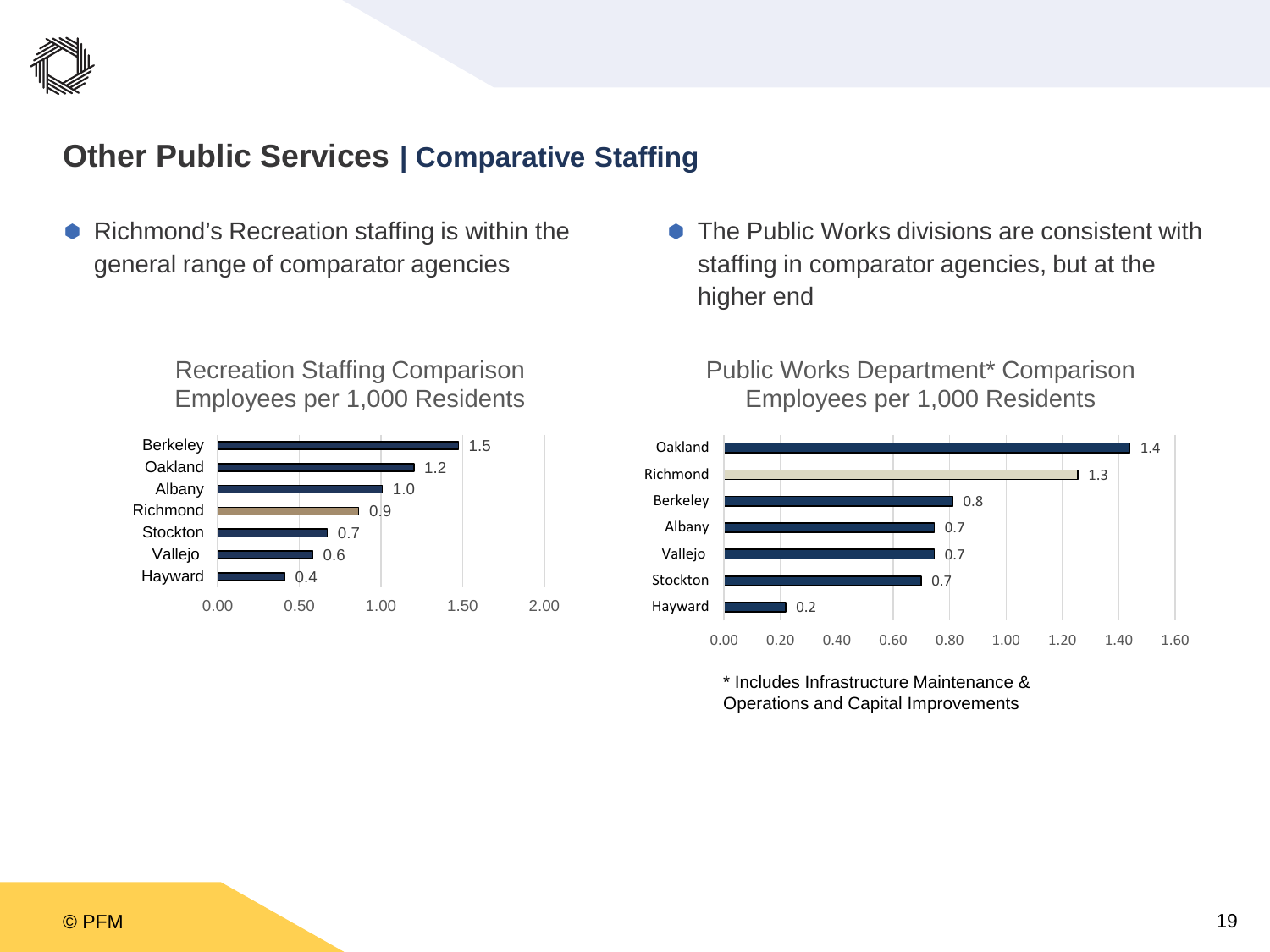

#### **Administrative Departments | Comparative Staffing**



- Comparison of administrative departments is difficult due to different staffing and service models in different cities
- Overall, the City is staffing key administrative departments in a way that is consistent with comparative cities

#### Human Resources Comparison Total Staff per 1,000 Residents





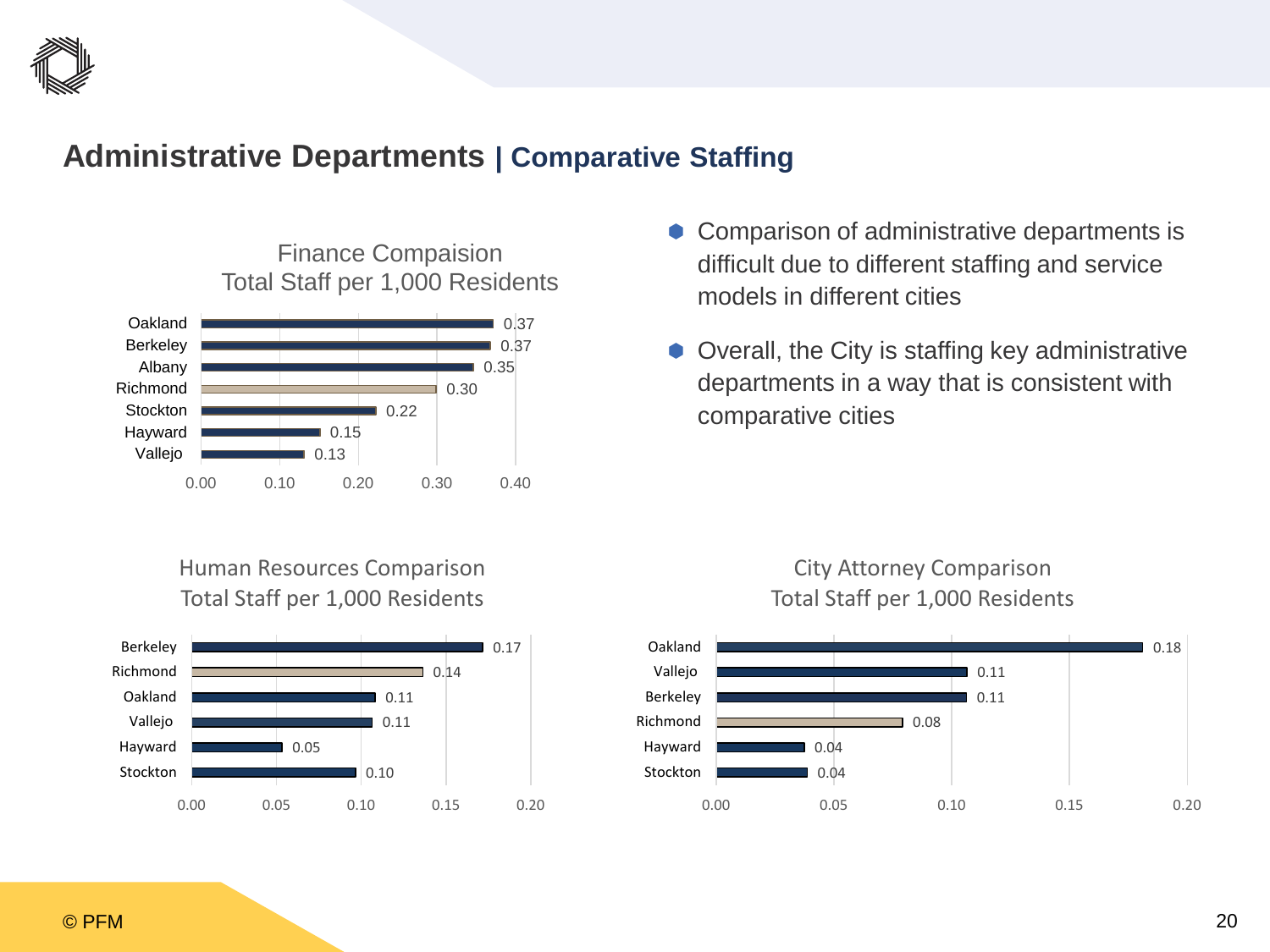

## **City Organizational Overview**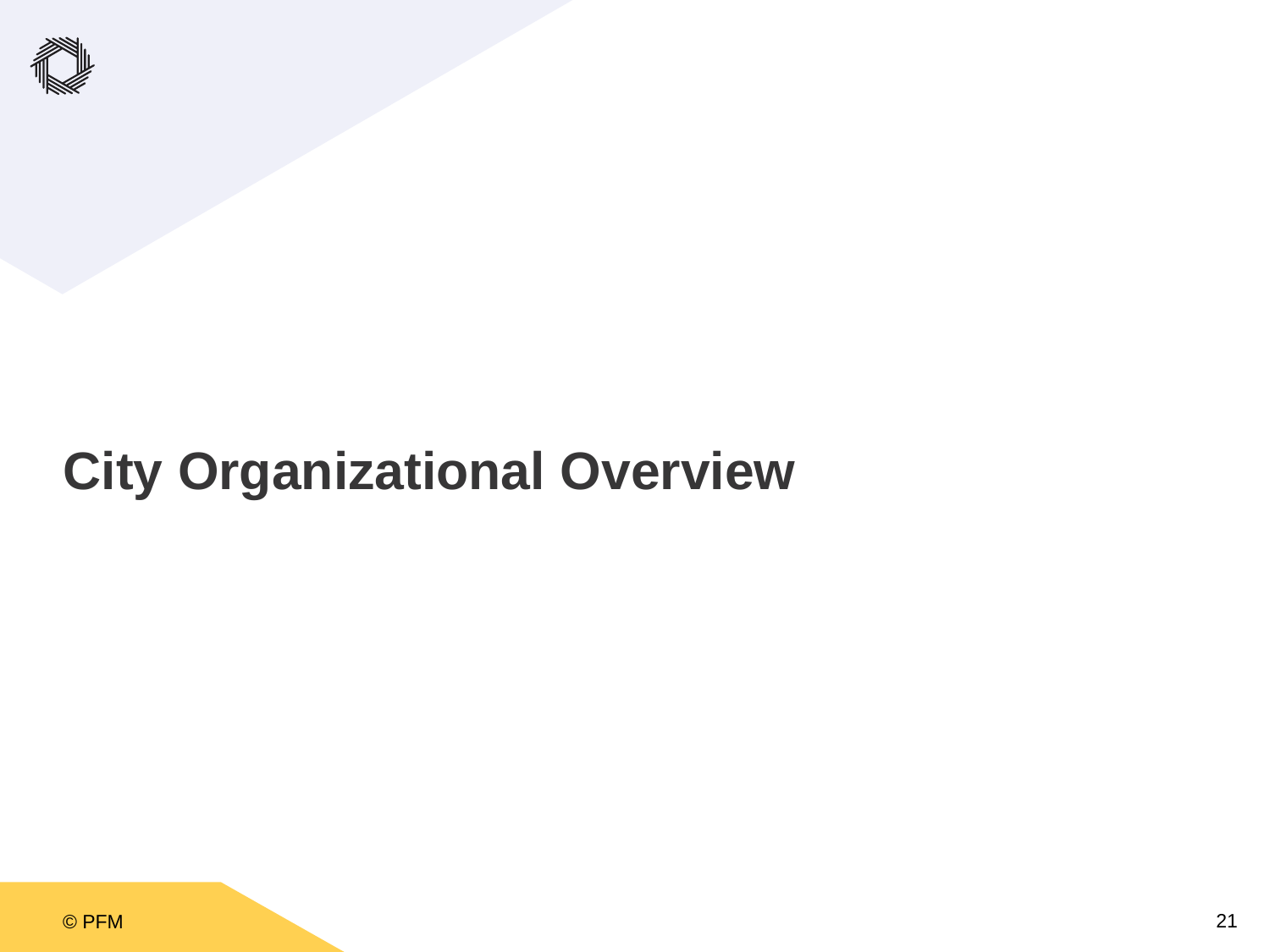

#### **City Manager's Oversight**

- The City Manager is directly responsible for 21 direct reports, including all department heads
- This concentration of oversight leads to:
	- Less direct control, as oversight is too broad



- Richmond is the only city among the comparative cities that does not have an Assistant City Manager (or equivalent)
- Additionally, four of the comparative cities have Assistants to the City Manager in addition to Exec. Assistants

City Manager Support in Comparative Cities



■ Deputy/Assistant City Managers ■ Executive/Admin Assistants **Assistants to the City Manager**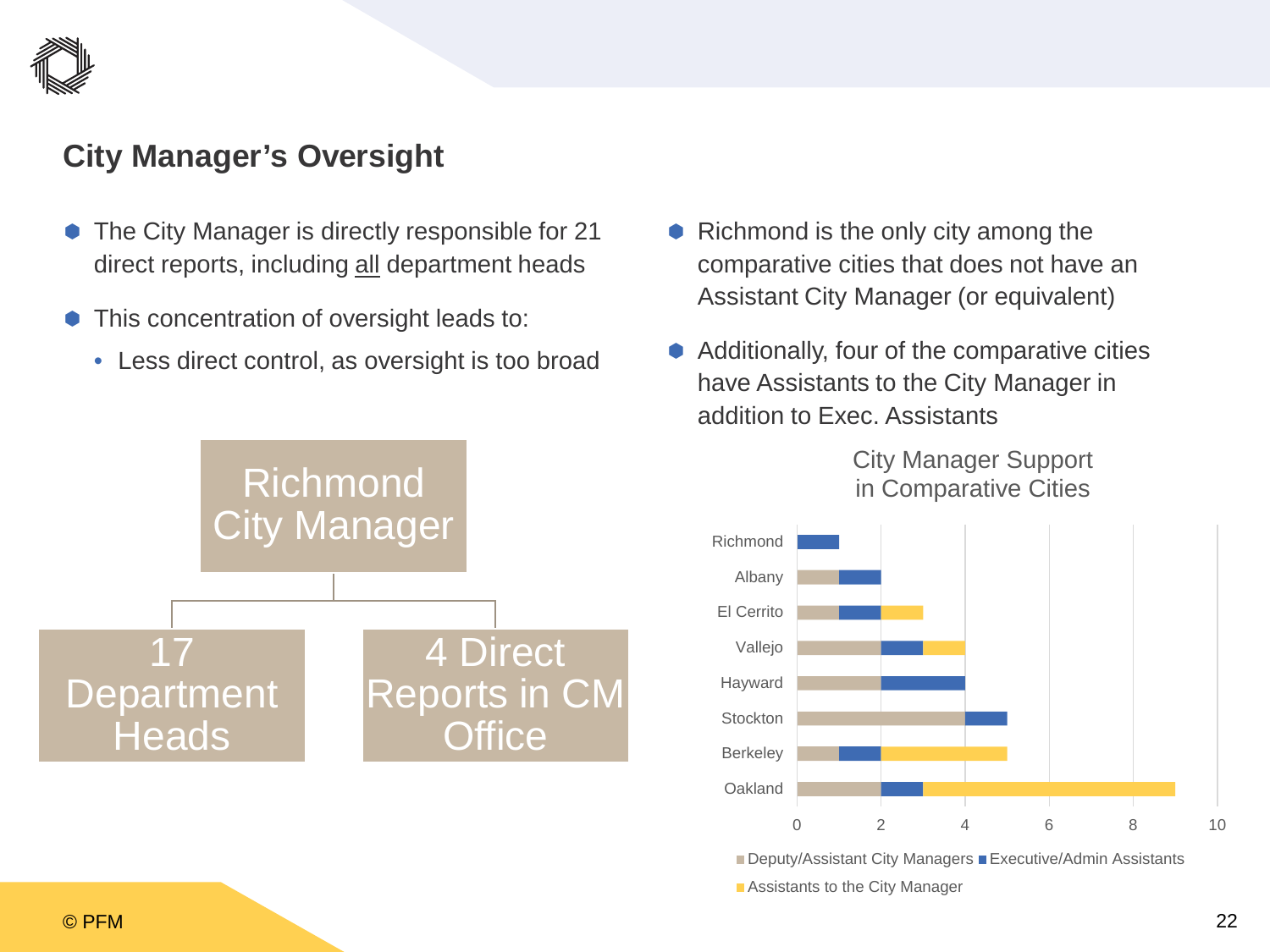

### **Impact of Adding ACM and ASD Positions**

**City Manager** Executive **Kids First** Assistant Administrative **Assistant City** Manager Services Dir.

- Addition of an Assistant City Manager and elevating one existing department head to an Administrative Services Director would:
	- **Reduce the number of CM direct reports from 21 to eight**
	- Improve organizational accountability
	- Lead to more efficient operations overall

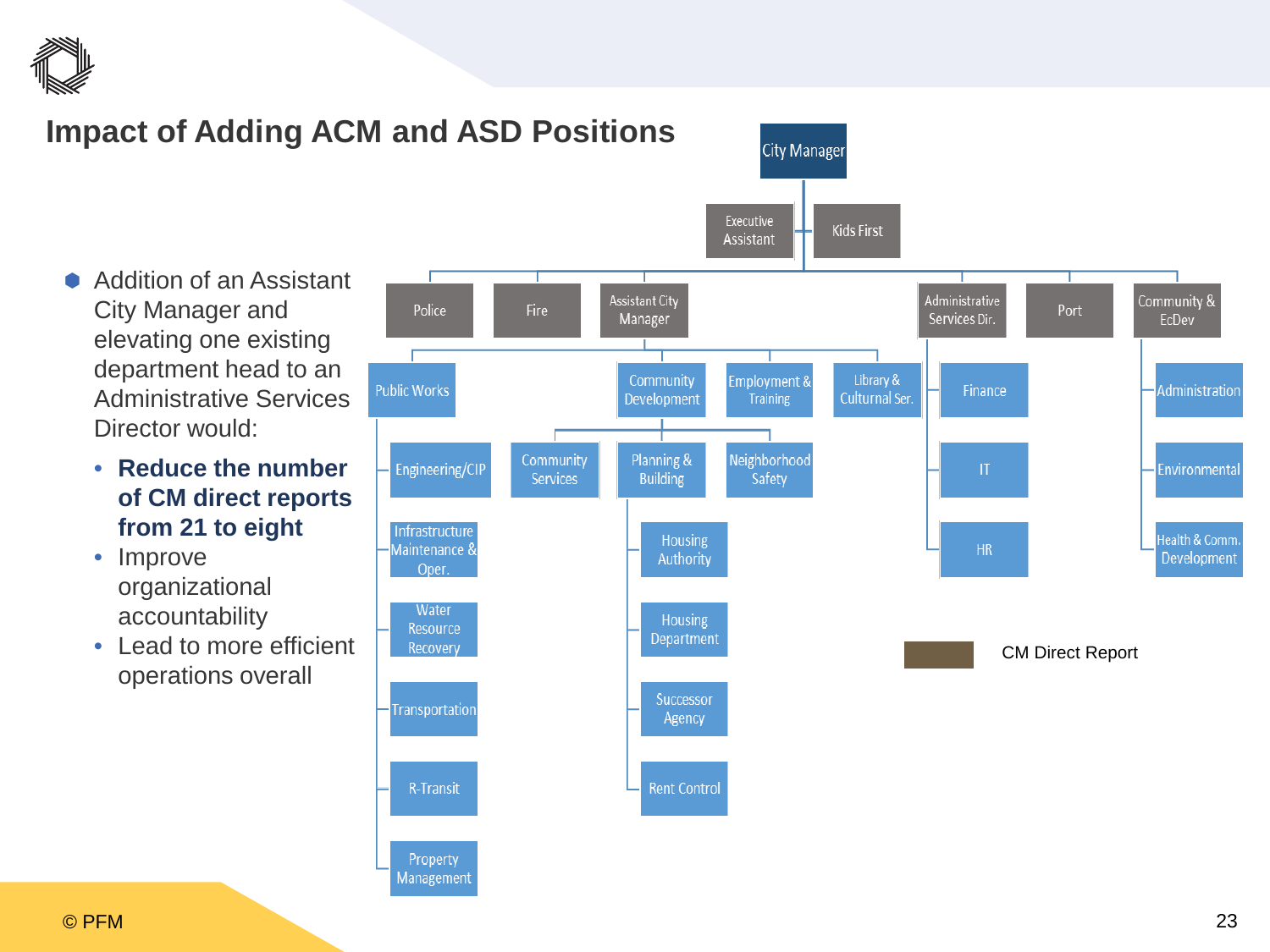

## **Additional Areas for Exploration | Organizational Analysis**

- Distribution of Finance Positions
	- There are six departments with Finance staff assigned – the housing departments are also included in the Finance Org. Chart
- Can these separate staff allocations be combined and staffing reduced?

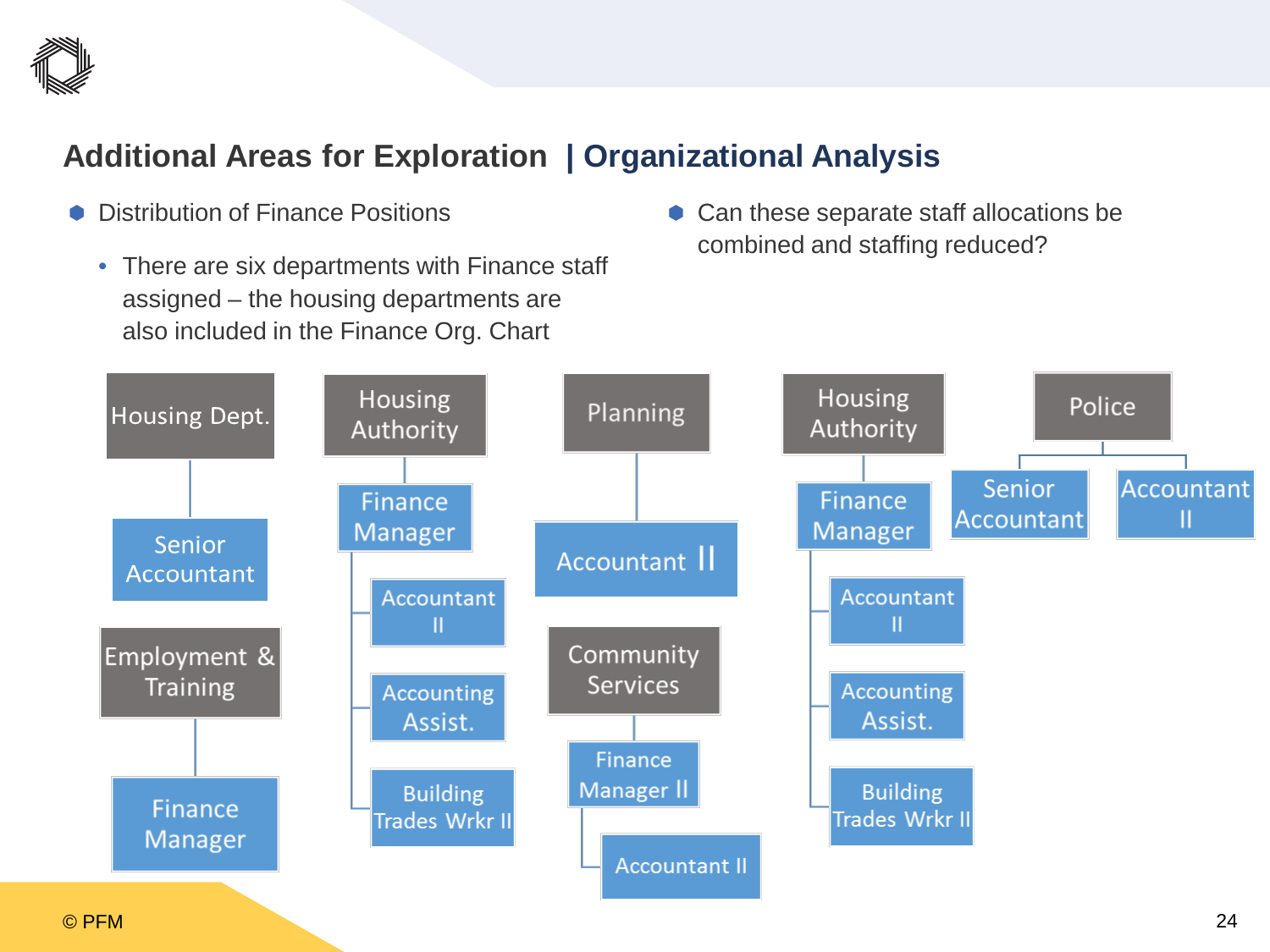

## **Initial Recommendation Thoughts**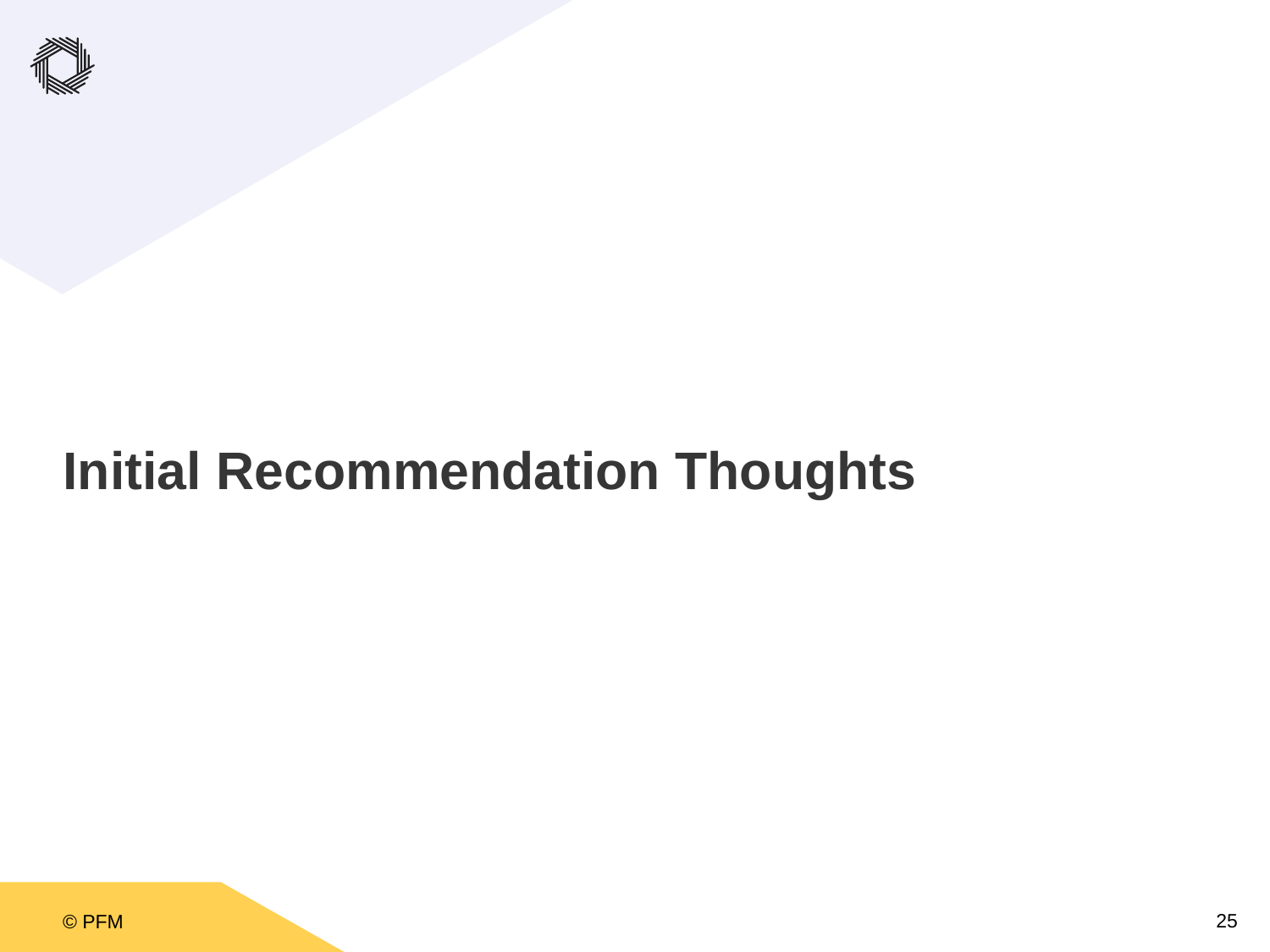

## **Preliminary Budget Recommendations | Areas for additional analysis**

| <b>Area for Recommendation</b>                                                                                                         | <b>Additional Analysis</b>                                                                                                                                                                            |
|----------------------------------------------------------------------------------------------------------------------------------------|-------------------------------------------------------------------------------------------------------------------------------------------------------------------------------------------------------|
| Limit General Fund Subsidies for:<br>Engineering<br>$\blacksquare$<br>Landscape & Lighting Districts<br><b>Employment and Training</b> | Who is being subsidized and why?<br>٠<br>Impacts of eliminating subsidies on services<br>Impacts of other GF service if subsidies remain<br>in place                                                  |
| Create strategy for increased cost-sharing<br>Pension<br><b>OPEB</b><br><b>Health Care</b>                                             | Capacity to increase PERS sharing<br>٠<br>Impact of additional OPEB by different<br>bargaining groups<br>Saving with existing premiums or go-forward<br>$\blacksquare$<br>shares of premium increases |
| Review Liability Insurance claims and methods to<br>reduce annual insurance premiums                                                   | Options to lower liability premiums – review<br>٠<br>actuarial/talk with insurance pool<br>Training or policy changes that could result in<br>$\blacksquare$<br>lower liability payments              |
|                                                                                                                                        |                                                                                                                                                                                                       |